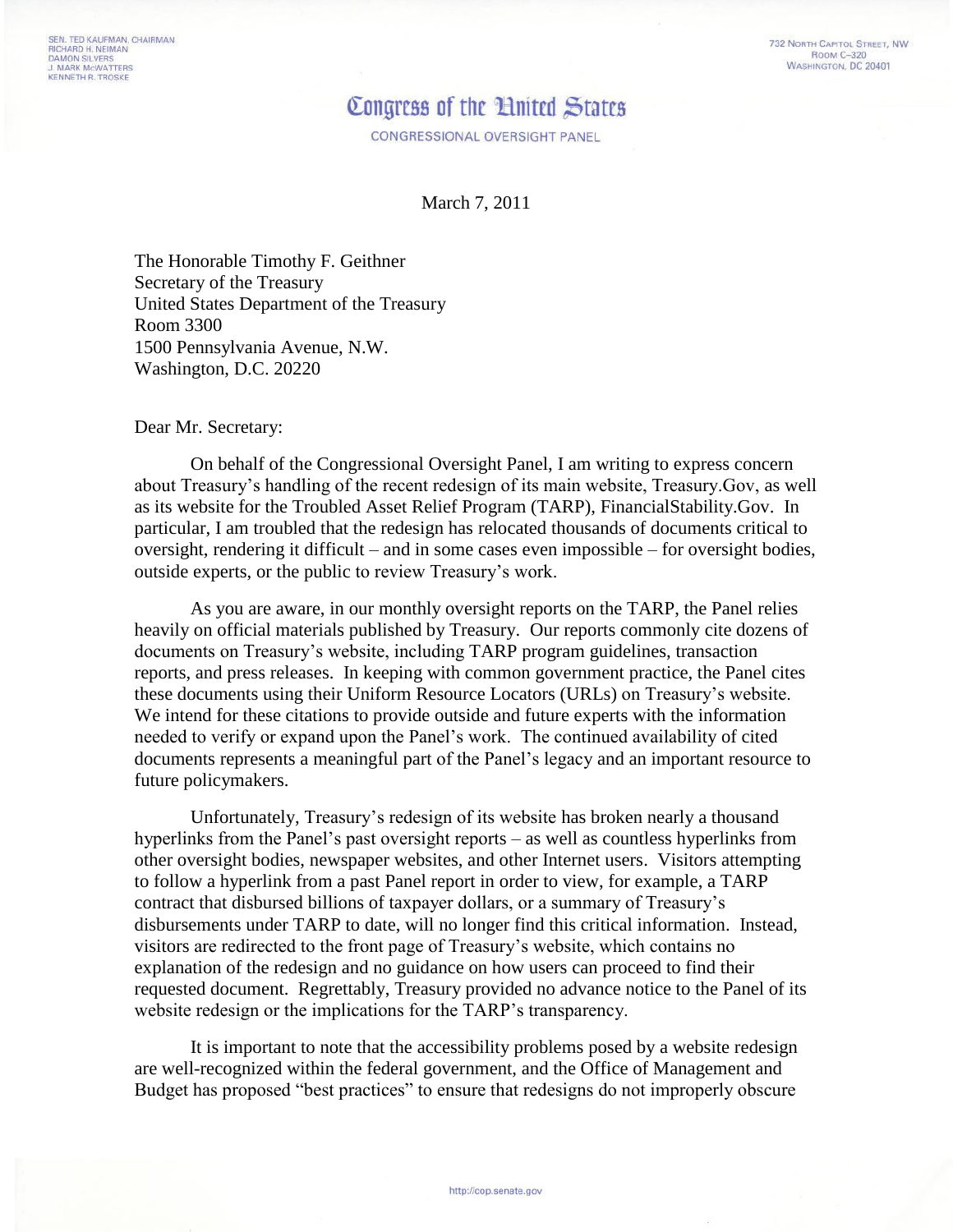public information. In particular, the Interagency Committee on Government Information issued a 2004 report entitled "Recommended Policies and Guidelines for Federal Public Websites," which states:

[E]very visitor needs to know about changes to URLs that may affect bookmarks and other links to the website. Since many federal organizations link to each other, it's important to keep URLs current, or provide redirect pages, so content on other federal websites also stays current…. For individual page URL changes, organizations should insert a "redirect" notice that will automatically take visitors to the new URL. When a significant number of page URLs change at one time (for example, as part of a redesign or conversion to an automated content management system), organizations should provide as many ways as possible for visitors to locate the new page locations.

The Panel is troubled that Treasury does not appear to have followed these "best practices" in its recent redesign. Although a small handful of outdated URLs on the Treasury website include a redirect code that points users directly to their requested page, the vast majority of URLs do not; they direct users only to Treasury's front page.

To Treasury's credit, your staff has been accessible and helpful to the Panel when we have requested updated URLs for now-outdated hyperlinks. Unfortunately, our staff conversations have revealed that, in many cases, Treasury itself has no readily available record of where old files have been relocated on the new website. Of even greater concern is the fact that Treasury appears to have removed certain documents from its website entirely during the redesign. For example, when the Panel recently requested the updated URL for a TARP contract with GMAC, Treasury responded that "this was an old file that was removed from the [Financial Stability] website" during the redesign. Although Treasury has offered to provide the Panel with copies of all removed or revised documents for our archival purposes, it is concerning that these documents are not otherwise available to the public.

The Panel urges Treasury to consider updating your website to redirect users who attempt to visit outdated URLs to the same information at its new location. If Treasury determines that it is not technically feasible to provide a redirect notice for all outdated URLs, Treasury should provide visitors to those addresses with a clear explanation of the website's redesign and specific, actionable instructions on how they may find their requested information. Further, the Panel urges Treasury to ensure that all public records that were available on its old website remain available on its new website.

The Panel appreciates that website redesigns are occasionally a necessary and important step in government outreach. Indeed, Treasury deserves credit for creating a new website that is, in general, more accessible and more readily navigable than earlier versions. Even so, Treasury's steps toward the future must not shroud its past. The TARP provided Treasury the authority to spend a staggering \$700 billion in taxpayer funds, and Americans deserve full and ready access to the information necessary to learn from the TARP's experience and to judge the program's legacy.